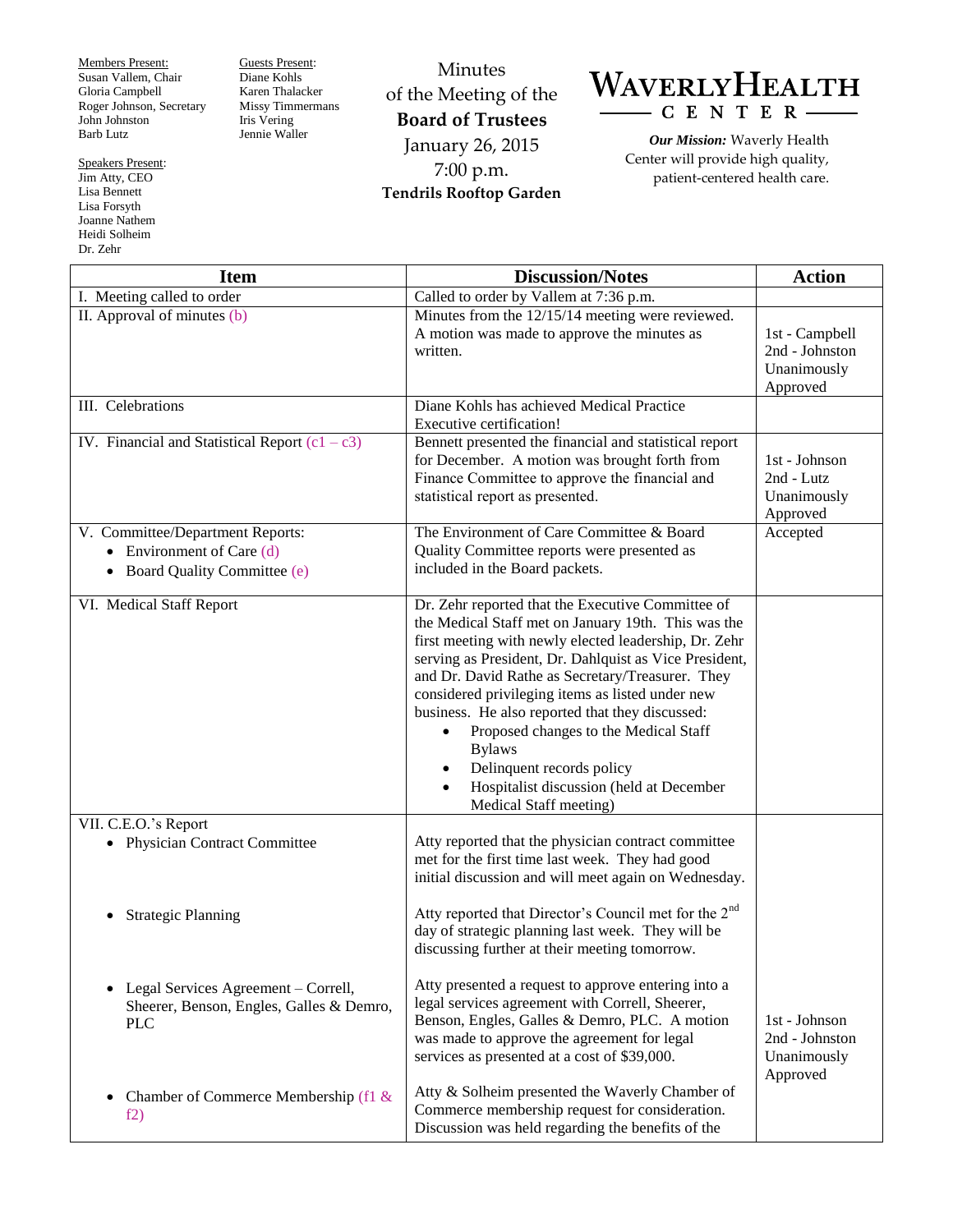| Organizational Chart Review (g)<br>$\bullet$                                                                                                                                 | Chamber of Commerce membership. Solheim noted<br>that she is a member of the Chamber Board. A<br>motion was made to approve \$10,000 in membership<br>support to the Waverly Chamber of Commerce.<br>Atty presented the organizational chart for annual<br>review. There are no changes at this time. A motion<br>was made to approve the organizational chart as<br>presented.                            | 1st - Campbell<br>2nd - Lutz<br>Unanimously<br>Approved<br>1st - Lutz<br>2nd - Campbell<br>Unanimously<br>Approved |
|------------------------------------------------------------------------------------------------------------------------------------------------------------------------------|------------------------------------------------------------------------------------------------------------------------------------------------------------------------------------------------------------------------------------------------------------------------------------------------------------------------------------------------------------------------------------------------------------|--------------------------------------------------------------------------------------------------------------------|
| <b>VIII.</b> Annual Business<br>• Review of Board Bylaws (h1)                                                                                                                | Proposed revisions to the Board Bylaws were<br>reviewed as included in the Board packets. A<br>motion was made to approve the revised Board<br>Bylaws as written.                                                                                                                                                                                                                                          | 1st - Johnson<br>2nd - Johnston<br>Unanimously<br>Approved                                                         |
| Review of Board Policy (h2 Review only -<br>$\bullet$<br>no changes)                                                                                                         | Board Policy was included in the Board packets for<br>review. No changes were recommended at this time.                                                                                                                                                                                                                                                                                                    |                                                                                                                    |
| Review of Medical Staff Bylaws -<br>$\bullet$<br>https://www.waverlyhealthcenter.org/site<br>s/www/Uploads/files/medical%20staff%2<br>Obylaws.pdf (Review only – no changes) | Medical Staff Bylaws were included in the Board<br>packets for review. No changes were recommended<br>at this time.                                                                                                                                                                                                                                                                                        |                                                                                                                    |
| Contracted Services Review (h4)                                                                                                                                              | Atty presented the list of sources of patient care<br>provided from outside of the health center as<br>included in the Board packets. The sources were<br>reviewed by the Medical Staff and approved by the<br>Executive Committee of the Medical Staff. A<br>motion was made to approve the resolutions as<br>presented.                                                                                  | 1st - Johnston<br>2nd - Lutz<br>Unanimously<br>Approved                                                            |
| Confidentiality Statement (h5)<br>$\bullet$                                                                                                                                  | Atty presented the annual Confidentiality statement.<br>Board members reviewed and signed the statement.                                                                                                                                                                                                                                                                                                   |                                                                                                                    |
| Duality & Conflict of Interest (h6)<br>$\bullet$                                                                                                                             | Atty presented the annual Duality & Conflict of<br>Interest statement. Board members reviewed and<br>signed the statement.                                                                                                                                                                                                                                                                                 |                                                                                                                    |
| Authority of Health Center Environment of<br>Care $(h7)$                                                                                                                     | Atty presented the statement regarding the authority<br>of health center Environment of Care. A motion was<br>made to approve the statement as presented.                                                                                                                                                                                                                                                  | 1st - Johnson<br>2nd - Campbell<br>Unanimously                                                                     |
| <b>Election of Officers</b><br>$\bullet$                                                                                                                                     | Vallem was nominated for the position of Chair of<br>the Board of Trustees and Johnson was nominated<br>for the position of Secretary of the Board of<br>Trustees. Vallem and Johnson both accepted<br>appointment to the positions as listed. A motion was<br>made to approve the appointment of Vallem to the<br>position of Chair and Johnson to the position of<br>Secretary of the Board of Trustees. | Approved<br>1st - Johnston<br>2nd - Lutz<br>Unanimously<br>Approved                                                |
| Committee Assignments (h8)<br>$\bullet$                                                                                                                                      | Committee assignments were reviewed. No changes<br>were needed.                                                                                                                                                                                                                                                                                                                                            |                                                                                                                    |
| <b>Resolution Naming Depositories (h9)</b><br>٠                                                                                                                              | Atty presented the resolution naming depositories for<br>Waverly Health Center. No changes have been made<br>to the resolution. A motion was made to approve the<br>resolution as presented.                                                                                                                                                                                                               | 1st - Johnston<br>2nd - Lutz<br>Unanimously<br>Approved                                                            |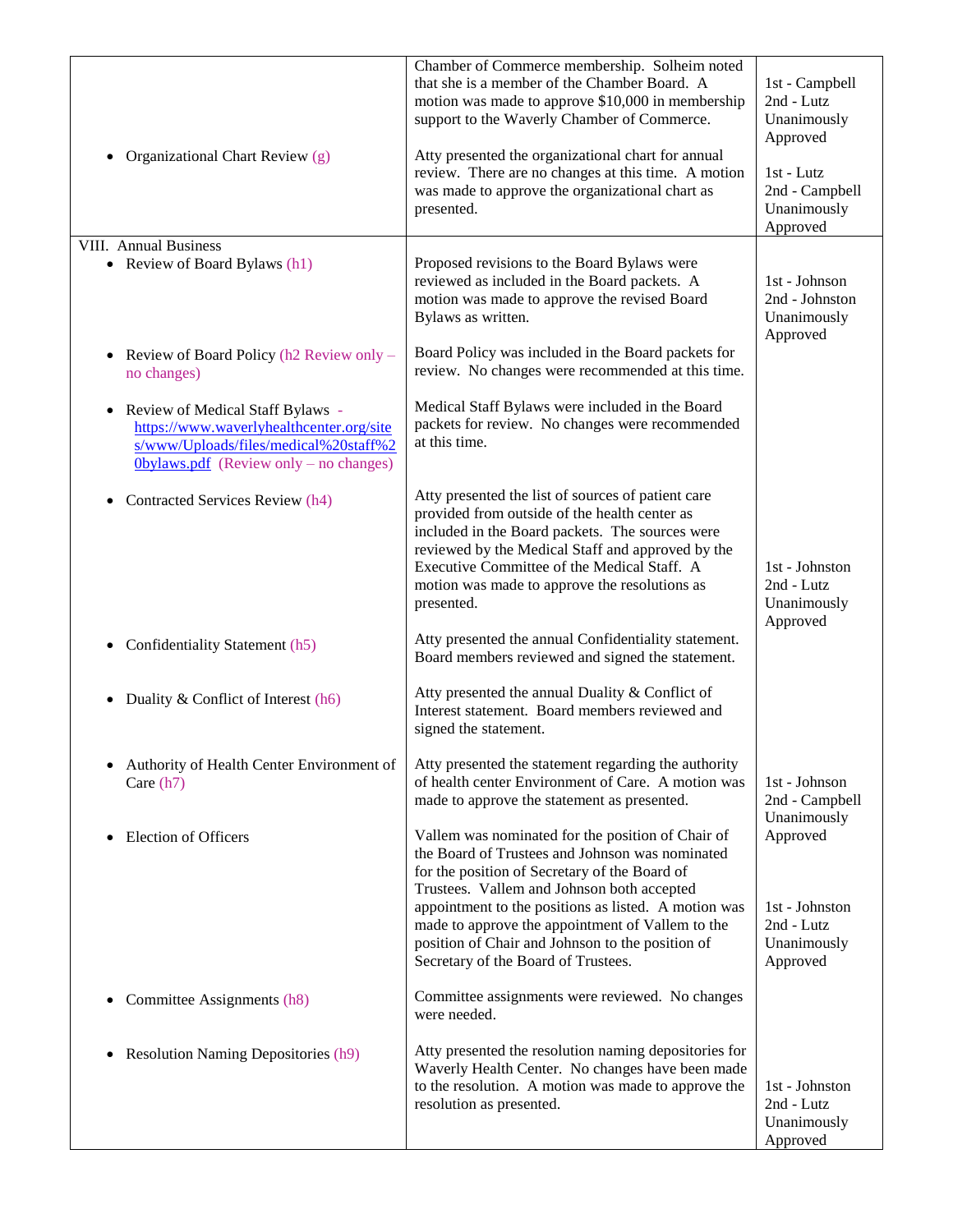| IX. Old Business |                                                   | None.                                               |                |
|------------------|---------------------------------------------------|-----------------------------------------------------|----------------|
| X. New Business  |                                                   |                                                     |                |
|                  | • Privilege Requests:                             | Privileging items were presented as individually    |                |
|                  | Todd Johnson, MD - Consulting,                    | listed at left. All files have been reviewed by the |                |
|                  | Orthopedic, CVMS                                  | Executive Committee of the Medical Staff. The       |                |
|                  |                                                   | Executive Committee recommends approval. A          | 1st - Campbell |
| $\bullet$        | Reappointments Medical Staff:                     | motion was made to approve all privileging items as | 2nd - Lutz     |
|                  | Ashar Afzal, MD - Courtesy, Pain                  | individually considered and recommended by the      | Unanimously    |
|                  | Management, CVMS                                  | Executive Committee of the Medical Staff.           | Approved       |
| ٠                | Frank Hawkins, MD - Courtesy, Pain                |                                                     |                |
|                  | Management, CVMS                                  |                                                     |                |
| ٠                | Ahsan Maqsood, MD - Consulting,                   |                                                     |                |
|                  | Cardiology, Covenant                              |                                                     |                |
| ٠                | Felix Gonzales, MD - Courtesy,                    |                                                     |                |
|                  | Otolaryngology, Iowa ENT & Sinus                  |                                                     |                |
|                  | <b>Surgery Center</b>                             |                                                     |                |
| ٠                | Phillip Lee, MD - Consulting,                     |                                                     |                |
|                  | Otolaryngology, Mason City Cllinic                |                                                     |                |
| ٠                | Haroon Afridi, MD - Consulting,                   |                                                     |                |
|                  | Radiology, RCI                                    |                                                     |                |
| ٠                | John Alcini, MD - Consulting,                     |                                                     |                |
|                  | Radiology, RCI                                    |                                                     |                |
| ٠                | Stephen Burke, MD - Consulting,                   |                                                     |                |
|                  | Radiology, RCI                                    |                                                     |                |
| ٠                | Larry Burr, MD - Consulting,                      |                                                     |                |
|                  | Radiology, RCI                                    |                                                     |                |
| ٠                | Craig Clark, MD - Consulting,                     |                                                     |                |
|                  | Radiology, RCI                                    |                                                     |                |
| ٠                | Darren Davenport, MD - Consulting,                |                                                     |                |
|                  | Radiology, RCI                                    |                                                     |                |
| ٠                | Gerald Decker, MD - Consulting,<br>Radiology, RCI |                                                     |                |
| ٠                | Theodore Donta, MD - Consulting,                  |                                                     |                |
|                  | Radiology, RCI                                    |                                                     |                |
| ٠                | William Fulcher, MD - Consulting,                 |                                                     |                |
|                  | Radiology, RCI                                    |                                                     |                |
| ٠                | Glenn Hammer, MD - Consulting,                    |                                                     |                |
|                  | Radiology, RCI                                    |                                                     |                |
|                  | Michael Hanigan, MD - Consulting,                 |                                                     |                |
|                  | Radiology, RCI                                    |                                                     |                |
| ٠                | Brenton Harris, MD - Consulting,                  |                                                     |                |
|                  | Radiology, RCI                                    |                                                     |                |
| ٠                | Laura Hemann, MD - Consulting,                    |                                                     |                |
|                  | Radiology, RCI                                    |                                                     |                |
| ٠                | Michael Hirleman, MD - Consulting,                |                                                     |                |
|                  | Radiology, RCI                                    |                                                     |                |
| ٠                | Michael Hummel, MD - Consulting,                  |                                                     |                |
| ٠                | Radiology, RCI<br>David Jensen, MD - Consulting,  |                                                     |                |
|                  | Radiology, RCI                                    |                                                     |                |
| ٠                | Richard Kundel, MD - Consulting,                  |                                                     |                |
|                  | Radiology, RCI                                    |                                                     |                |
| ٠                | Keith Lacey, MD - Consulting,                     |                                                     |                |
|                  | Radiology, RCI                                    |                                                     |                |
| ٠                | Michael Macke, MD - Consulting,                   |                                                     |                |
|                  | Radiology, RCI                                    |                                                     |                |
| ٠                | William Neff, MD - Consulting,                    |                                                     |                |
|                  | Radiology, RCI                                    |                                                     |                |
| ٠                | Mark Pedersen, MD - Consulting,                   |                                                     |                |
|                  | Radiology, RCI                                    |                                                     |                |
|                  |                                                   |                                                     |                |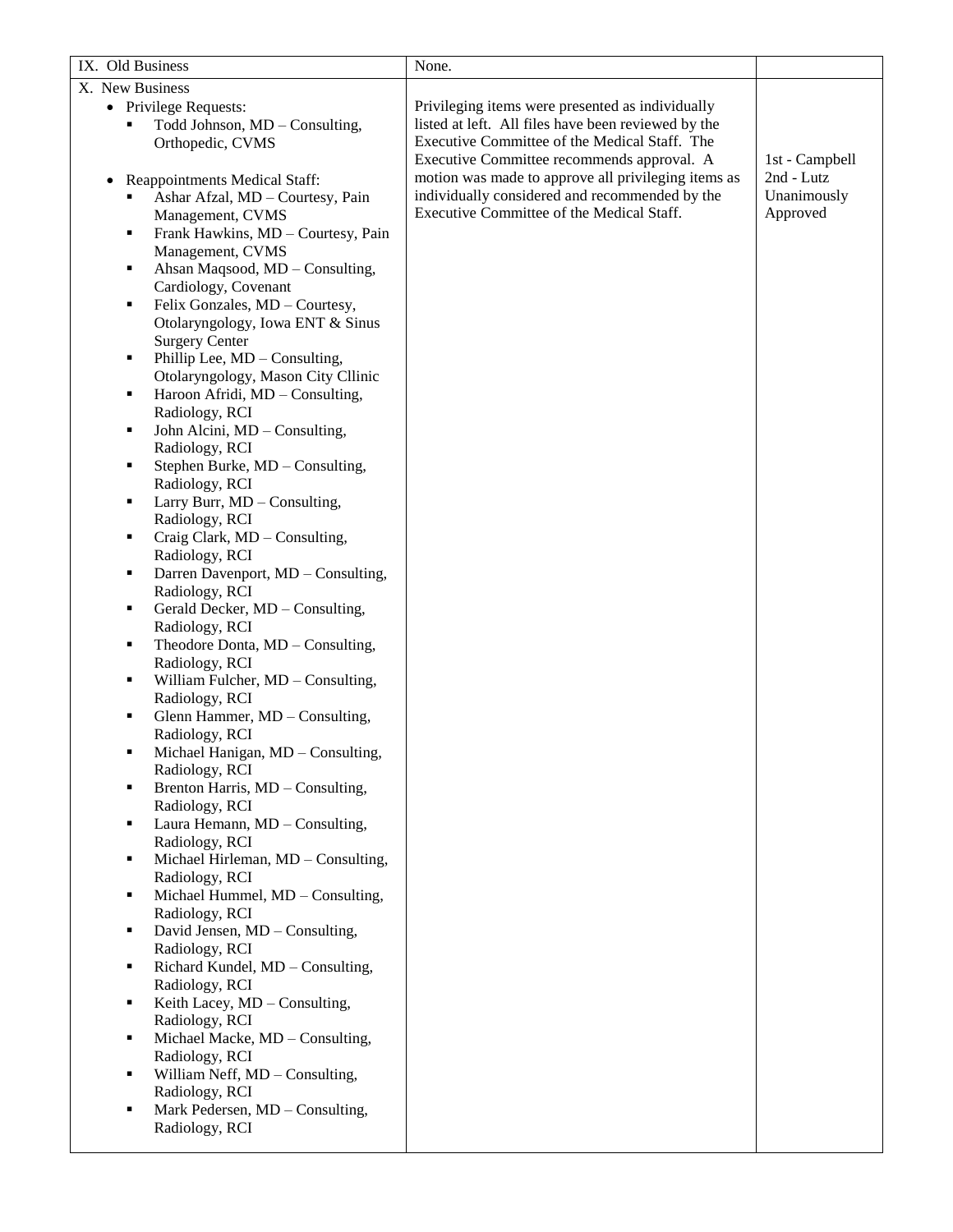| Brian Randall, MD - Consulting,<br>٠                                            |                                                       |                |
|---------------------------------------------------------------------------------|-------------------------------------------------------|----------------|
| Radiology, RCI                                                                  |                                                       |                |
| Robert Schmall, MD - Consulting,<br>п                                           |                                                       |                |
| Radiology, RCI                                                                  |                                                       |                |
| Paul Schneider, DO - Consulting,<br>٠                                           |                                                       |                |
| Radiology, RCI                                                                  |                                                       |                |
| Gary Schweiger, MD - Consulting,<br>Е                                           |                                                       |                |
| Radiology, RCI                                                                  |                                                       |                |
| Brianne Seberger, MD - Consulting,<br>٠                                         |                                                       |                |
| Radiology, RCI                                                                  |                                                       |                |
| Richard Seitz, MD - Consulting,<br>٠                                            |                                                       |                |
| Radiology, RCI                                                                  |                                                       |                |
| David Smith, MD - Consulting,<br>٠                                              |                                                       |                |
| Radiology, RCI                                                                  |                                                       |                |
| David Van Roekel, MD - Consulting,<br>п                                         |                                                       |                |
| Radiology, RCI                                                                  |                                                       |                |
| Clay Dahlquist, DO - Active, Family<br>٠                                        |                                                       |                |
| Practice, WHC                                                                   |                                                       |                |
| Shannon Hull, PA-C - Active, Family<br>п                                        |                                                       |                |
| Practice, WHC                                                                   |                                                       |                |
| Lara Kyhl, ARNP - Active, Family<br>٠                                           |                                                       |                |
| Practice, WHC                                                                   |                                                       |                |
| Bethany Stevens, ARNP - Active,<br>٠                                            |                                                       |                |
| Family Practice, WHC                                                            |                                                       |                |
| Terrie Thurm, ARNP - Active,<br>٠                                               |                                                       |                |
| Women's Health, WHC                                                             |                                                       |                |
| Randy Wirtz, ARNP, Active, Family<br>п                                          |                                                       |                |
| Practice, WHC                                                                   |                                                       |                |
| John Zehr, MD - Active, Emergency<br>٠                                          |                                                       |                |
| Medicine, WHC                                                                   |                                                       |                |
| Resignation from Medical Staff:<br>Jon Hennings, ARNP - Family<br>Practice, WHC |                                                       |                |
| Revised Medical Staff Privilege Forms:                                          | The revised clinical privilege forms, listed at left, |                |
| Cardiovascular Disease (i1)                                                     | were presented for review as included in the Board    |                |
| Certified Nurse Midwife (i2)<br>٠                                               | packets. The revised privilege forms have been        |                |
|                                                                                 | reviewed by the Executive Committee of the Medical    |                |
| <b>Update to Privileges:</b>                                                    | Staff and are recommended for approval. A motion      | 1st - Johnson  |
| LaDawna Myrmo, CNM - OB-Gyn,                                                    | was made to approve the revised privilege forms as    | 2nd - Campbell |
| WHC - Update to New Privilege                                                   | written.                                              | Unanimously    |
| Form                                                                            |                                                       | Approved       |
|                                                                                 |                                                       |                |
| New/Revised Policies:                                                           | The new policy listed at left was presented for       |                |
| Clinical Alarm Systems and Patient                                              | review as included in the Board packets. The policy   |                |
| Safety $(i)$                                                                    | has been reviewed by the Executive Committee of       |                |
|                                                                                 | the Medical Staff and is recommended for approval.    |                |
|                                                                                 | A motion was made to approve the policy as written.   | 1st - Campbell |
|                                                                                 |                                                       | 2nd - Johnson  |
| Finance Committee (k1)                                                          | Bennett reported that the Finance Committee met on    | Unanimously    |
|                                                                                 | January 22nd. Minutes from the meeting were           | Approved       |
|                                                                                 | included with the Board packets.                      |                |
|                                                                                 |                                                       |                |
| Capital Request - SonoSite                                                      | Bennett presented the capital request for the         |                |
| Ultrasound System (k2)                                                          | SonoSite Ultrasound System. A motion was brought      | 1st - Lutz     |
|                                                                                 | forth from Finance Committee to approve the request   | 2nd - Johnson  |
|                                                                                 | at a cost not to exceed \$28,509.50.                  | Unanimously    |
|                                                                                 |                                                       | Approved       |
| Capital Purchase FYI - DeMayo Leg                                               | Bennett noted the capital purchase made as listed at  |                |
| Holder $(k3)$                                                                   | left that was below the Board approval threshold.     |                |